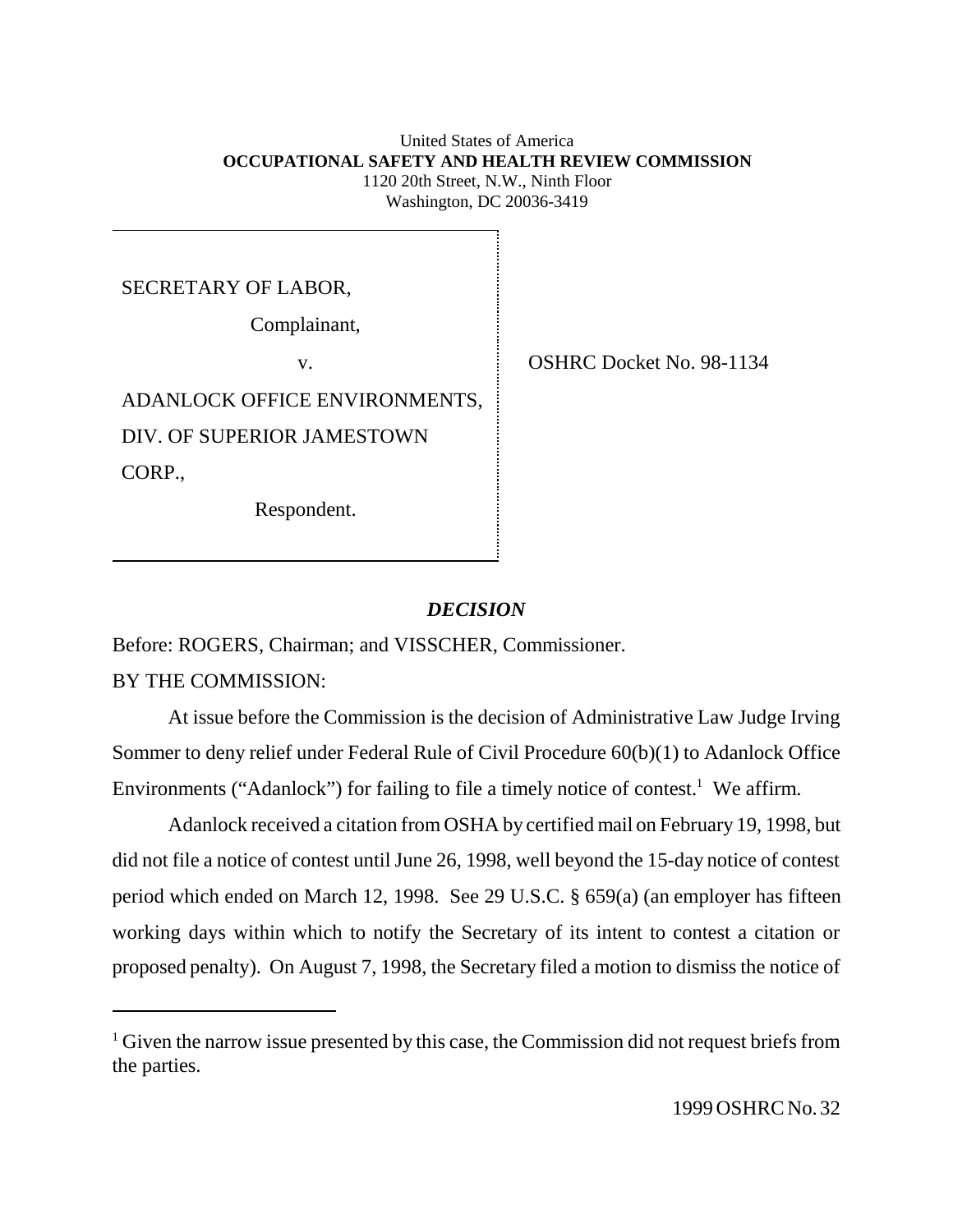contest as untimely and on September 28, 1998, the judge held a hearing on this limited issue.

At the hearing, Adanlock's human resources manager, Jean DeStefano, testified that she showed the citation to the company's president, Andrew Connell, and faxed it to the company's attorney on February 23, 1998. Although she made a written notation documenting that the citation had been faxed to the attorney, and claims to have checked, but did not keep, the fax machine's transmittal report to verify that the fax had indeed "gone through", the attorney's office has no record of receiving the citation. It is undisputed that neither DeStefano nor Connell followed up on the matter with the company's attorney. Connell testified that he normally would have done so, but had been too busy at the time and it "sort of slipped through the cracks". Both Connell and DeStefano testified that they did not become aware of a problem until Adanlock received a collection letter from OSHA on May 17, 1998.<sup>2</sup>

In its post-hearing brief, Adanlock argued that relief under Rule 60(b)(1) was appropriate because its untimely notice of contest was the result of "excusable neglect".3 Although the Secretary acknowledged that the company's failure to contact its attorney about the faxed citation constituted negligence, she argued that Adanlock had failed to establish that this neglect was excusable. The judge agreed with the Secretary, concluding

 $3$  Rule  $60(b)(1)$  provides:

<sup>&</sup>lt;sup>2</sup> OSHA Area Director David Boyce testified that his office had sent Adanlock an earlier collection letter dated April 16, 1998. Although the letter was submitted into evidence at the hearing without objection, Adanlock's attorney stated that he had no evidence to show that the letter was ever received by Adanlock. At the hearing, the judge suggested that receipt of the letter was "not important", but stated in his decision that his denial of relief under Rule 60(b) was supported by the fact that neither DeStefano nor Connell had "mentioned the earlier letter from OSHA...and [explained] why the company did not contact the attorney at that time."

On motion and upon such terms as are just, the court may relieve a party or a party's legal representative from a final judgment, order, or proceeding for the following reasons: (1) mistake, inadvertence, surprise, or excusable neglect....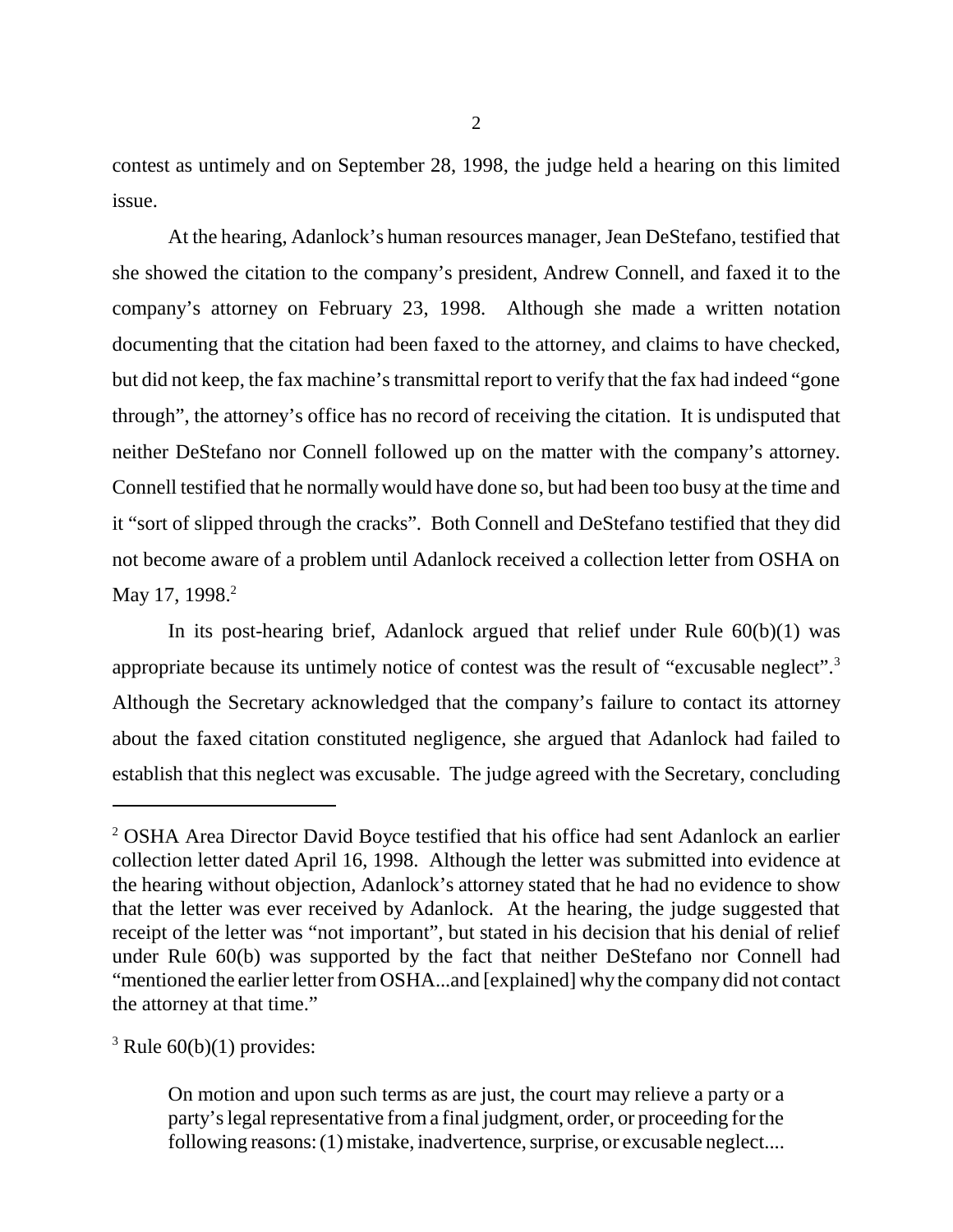that Adanlock did not have "orderly procedures for the handling of important documents and that the untimely filing in this case was due to simple negligence". He noted in particular the failure of both DeStefano and Connell to follow up with the company's attorney about the citation. As a result, the judge granted the Secretary's motion to dismiss the notice of contest as untimely and affirmed the citation and proposed penalty. See 29 U.S.C. § 659(a) (if an employer fails to notify the Secretary within fifteen days of its intent to contest a citation or proposed penalty, the citation and penalty shall become a final order of the Commission).

Under the Commission's long-standing precedent, relief may be granted in appropriate circumstances under Rule 60(b). *Jackson Assoc. of Nassau*, 16 BNA OSHC 1261, 1993 CCH OSHD ¶ 30,140 (No. 91-438, 1993). For the reasons explained in more detail in *Northwest Conduit Corp.*, Docket No. 97-851 (September 30, 1999), we apply that precedent here. The relevant portion of Rule 60(b) in this case is subsection (1), which, as noted, permits discretionary relief from final orders that have been entered due to the party's "mistake, inadvertence, surprise, or excusable neglect." In determining whether excusable neglect exists for the purposes of granting relief under Rule  $60(b)(1)$ , the Commission considers, among other factors, whether an employer has maintained orderly procedures for handling important documents. *Louisiana-Pacific Corp.*, 13 BNA OSHC 2020, 2021, 1987 CCH OSHD ¶ 28,409 (No. 86-1266, 1989).

Here, almost four months elapsed between the date the citation was allegedly faxed by DeStefano and the date the notice of contest was filed. At no point during that period was the company's attorney directly contacted by either DeStefano, to verify that the citation had been received, or Connell, to check the status of the citation. There was no evidence submitted as to any unusual or unanticipated event or circumstance that might have affected Adanlock's timely response to the citation. Rather, Connell testified that he had simply neglected to contact the attorney to follow up on the citation, as would be reasonably expected when the attorney did not contact Adanlock in response to DeStefano's alleged fax. Such neglect of important business matters cannot be considered "excusable" such that relief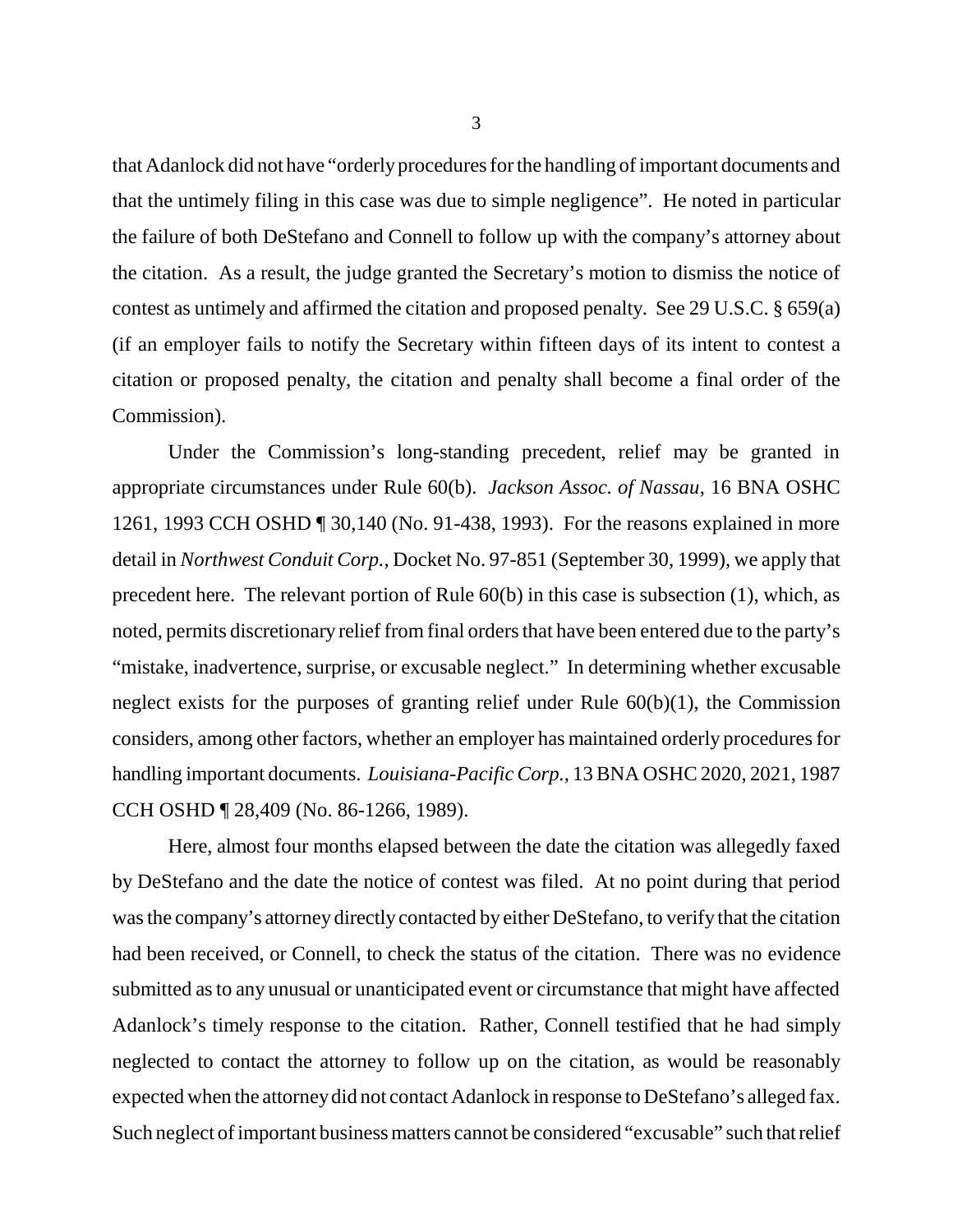under Rule 60(b)(1) would be appropriate. *See Pioneer Investment Serv. v. Brunswick Assoc. Lim. Part.*, 507 U.S. 380 (1993) (whether neglect is excusable is an "equitable" inquiry which takes into account the surrounding circumstances including "the danger of prejudice to the opposing party, the length of the delay and its potential impact on judicial proceedings, the reason for the delay, including whether it was within the reasonable control of the movant, and whether the movant acted in good faith."); *E.K. Constr. Co.*, 15 BNA OSHC 1165, 1991-93 CCH OSHD ¶ 29,412 (No. 90-2460, 1991). Accordingly, we affirm the judge's decision.<sup>4</sup>

While the record before us contains no information regarding the relationship, if any, between Adanlock and the USPS, we have found nothing to suggest that jurisdiction was lacking in this case. *See Kocher v. Dow Chem. Co.*, 132 F.3d 1225, 1230-31 (8th Cir. 1997) (as long as there is an "arguable basis" for subject matter jurisdiction, a judgment is not void). However, even if the judge was wrong to assume that OSHA had jurisdiction to issue a citation to Adanlock, his judgment is not void simply because it is erroneous. 12 *Moore's Federal Practice 3d*, § 60.44[1](a) at 60-139; Wright & Miller, 11 *Federal Practice & Procedure*, § 2862 at 326 (1995). *See Lubben v. Selective Service System*, 453 F.2d 645, 649 (1st Cir. 1972) ("A void judgment is to be distinguished from an erroneous one, in that the latter is subject only to direct attack. A void judgment is one which, from its inception, was a complete nullity and without legal effect."). *See also Stoll v. Gottlieb*, 305 U.S. 165, 171- 72, 59 S.Ct. 134 (1938) ("Every court in rendering a judgment tacitly, if not expressly, determines its jurisdiction over the parties and the subject matter."); *GEICO v. Jackson*, 1995 U.S. Dist. LEXIS 16814, \*1 (1995) ("[A] default judgment constitutes an implicit ruling on subject matter jurisdiction and an erroneous determination does not make the judgment void under Rule 60(b)(4)"). Therefore, we find that Adanlock is not entitled to relief under Rule 60(b)(4) on jurisdictional grounds, at least not in the context of the current proceeding.

<sup>&</sup>lt;sup>4</sup> In its petition for discretionary review, Adanlock claimed that the judge's decision "fails to give effect to [its] claim that it is not subject to OSHA's jurisdiction, but rather, that of the U.S. Postal Service ["USPS"], which has inspected, approved and certified [Adanlock's] operations." We consider Adanlock's argument, raised for the first time on review, as a claim for relief from a "void" judgment under Rule 60(b)(4). *See Honneus v. Donovan*, 93 F.R.D. 433, 436-37 (1982), *aff'd*, 691 F.2d 1 (1st Cir. 1982) (though not specifically alleged, defendant's challenge to subject matter jurisdiction implicitly raised claim that default judgment against him was void and relief should be granted under Rule 60(b)(4)).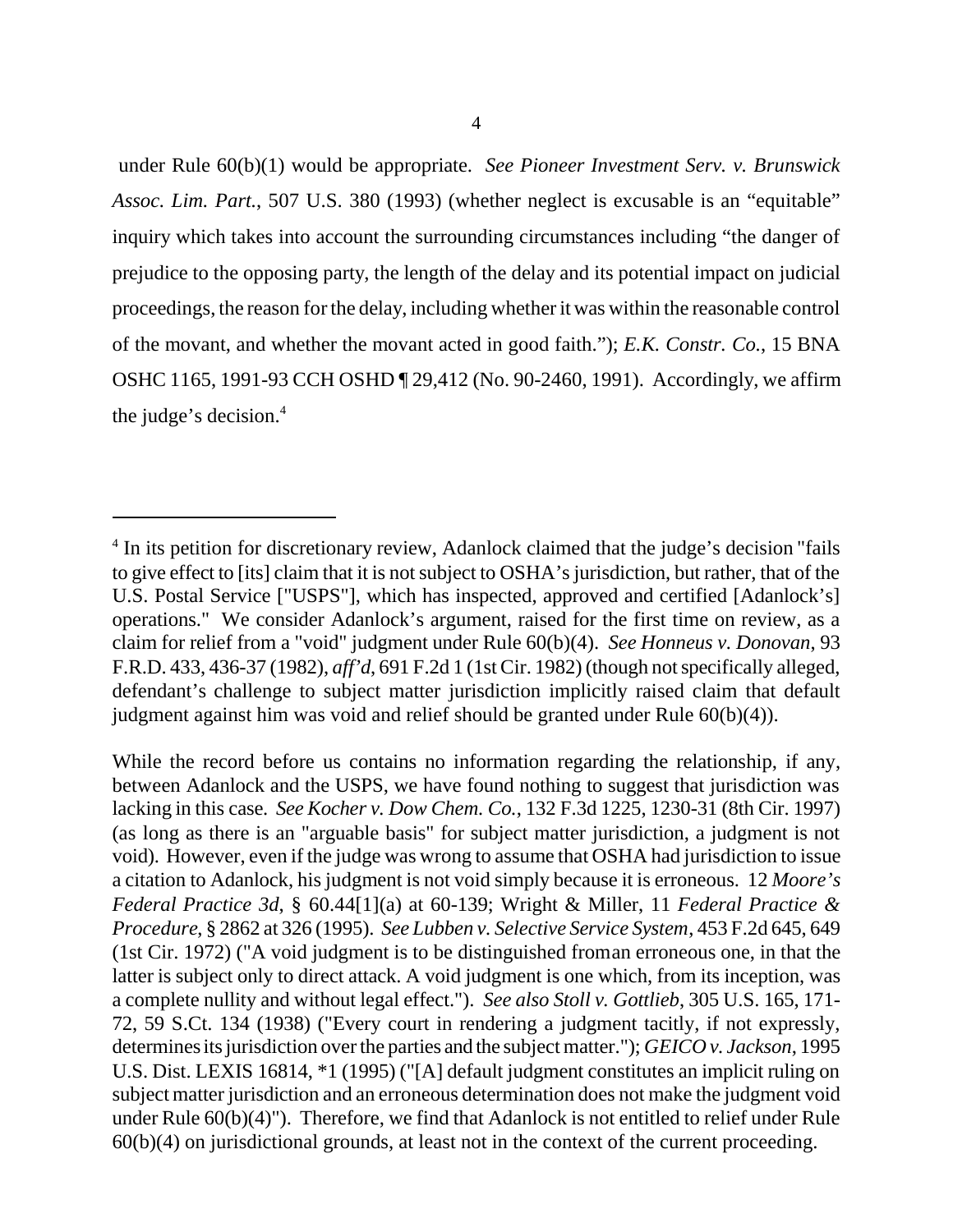$\frac{|s|}{s}$ 

Thomasina V. Rogers Chairman

 $\frac{|s|}{|s|}$ 

Gary Visscher Commissioner

Dated: September 30, 1999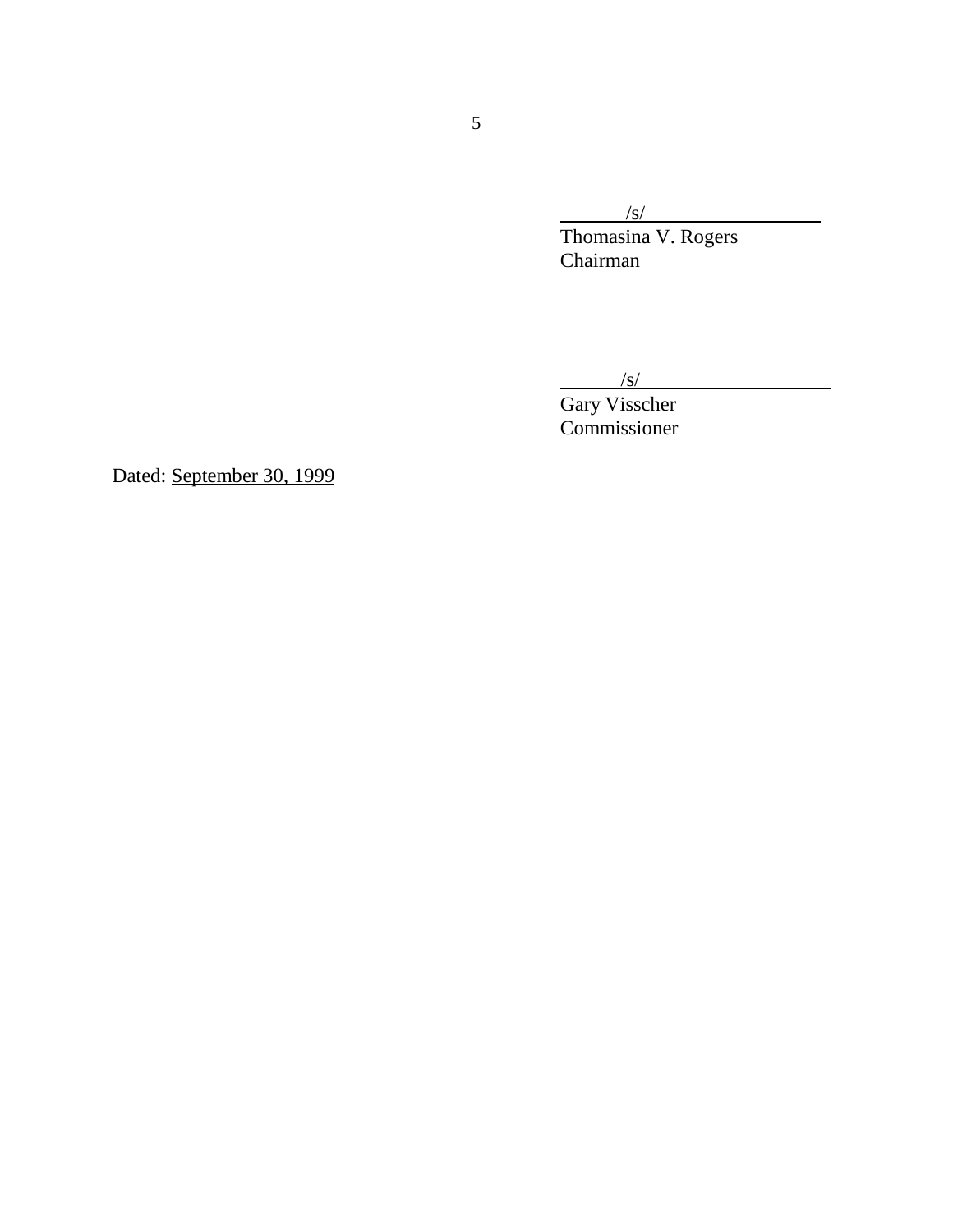#### United States of America **OCCUPATIONAL SAFETY AND HEALTH REVIEW COMMISSION** 1120 20th Street, N.W., Ninth Floor

Washington, DC 20036-3419

| SECRETARY OF LABOR,                 |  |
|-------------------------------------|--|
|                                     |  |
| Complainant,                        |  |
| V.                                  |  |
|                                     |  |
| <b>ADANLOCK OFFICE ENVIRONMENTS</b> |  |
| DIV. OF SUPERIOR JAMESTOWN          |  |
| CORPORATION,                        |  |
|                                     |  |
| Respondent.                         |  |

OSHRC DOCKET NO. 98-1134

APPEARANCES:

Noelle B. Fischer, Esquire Arnold Weiss, Esquire New York, New York Buffalo, New York For the Complainant. For the Respondent.

Before: Chief Judge Irving Sommer

# DECISION AND ORDER

This proceeding is before the Occupational Safety and Health Review Commission ("the Commission") pursuant to section 10 of the Occupational Safety and Health Act of 1970, 29 U.S.C. § 651 *et seq*. ("the Act"), to determine whether Respondent filed a timely notice of contest of a citation and notification of penalty issued by the Occupational Safety and Health Administration ("OSHA"). The hearing in this matter was held on September 28, 1998. Both parties have filed posthearing submissions which have been considered.

# Background

OSHA inspected Respondent's facility in Jamestown, New York on February 10 and 11, 1998, and issued the company a citation and notification of penalty on February 18, 1998. Section 10(a) of the Act requires an employer to notify OSHA of the intent to contest a citation within 15 days of receiving it, and the failure to file a timely notice of contest results in the citation and penalty becoming a final judgment of the Commission by operation of law. It is undisputed that OSHA sent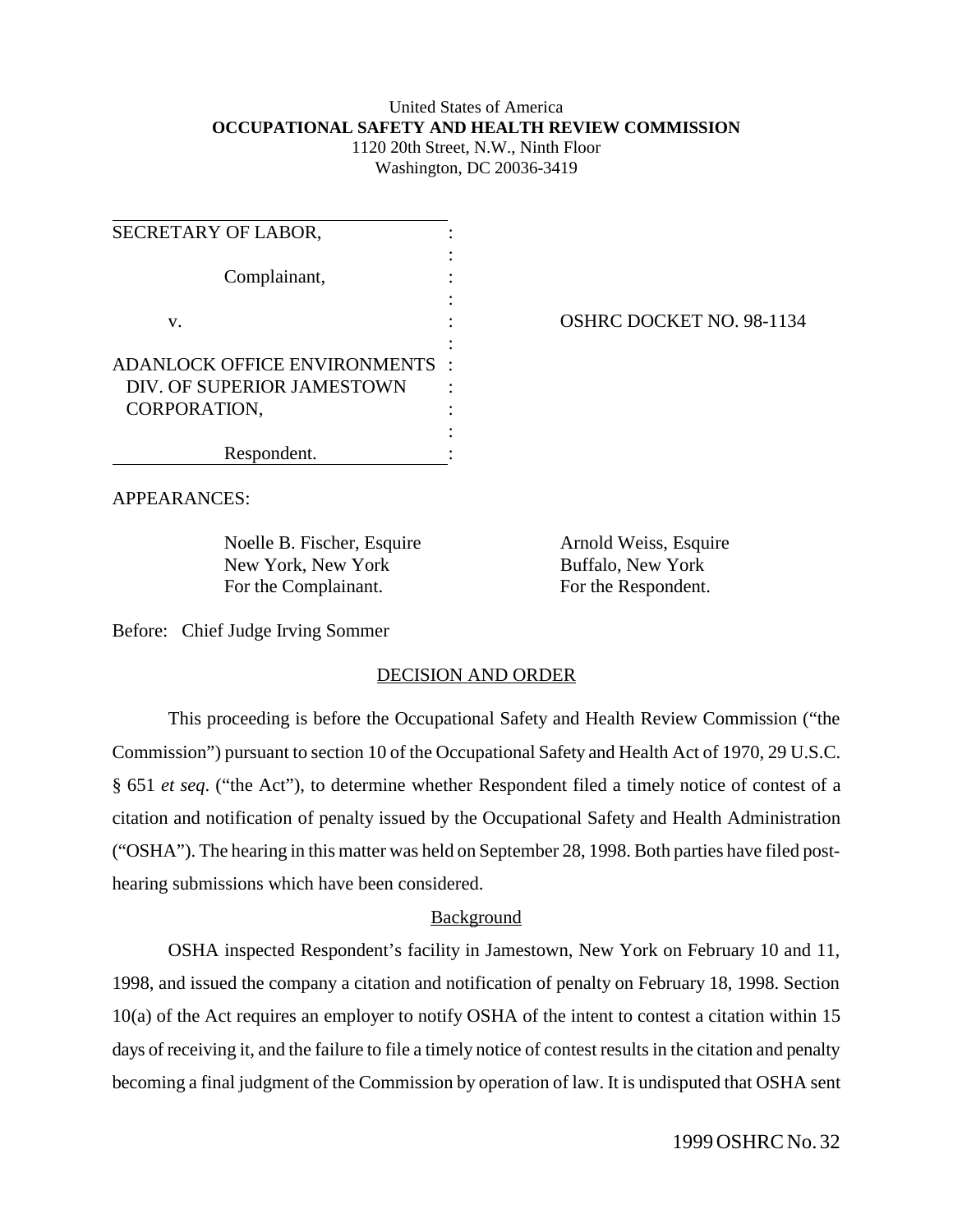#### Page Two

 the citation by certified mail, that Respondent received it on February 19, 1998, and that the 15-day notice of contest period ended on March 12, 1998. It is also undisputed that Respondent did not file a notice of contest by March 12, 1998, and that on April 16 and May 27, 1998, OSHA sent the company letters requesting payment of the penalty that was due. Respondent's counsel filed a notice of contest on June 24, 1998, which the Commission received on June 26, 1998. The Secretary filed a motion to dismiss the notice of contest as untimely on August 7, 1998.

## Discussion

The record plainly shows that Respondent did not file its notice of contest until well after the 15-day contest period had already ended. An otherwise untimely notice of contest may be accepted where the Secretary's deception or failure to follow proper procedures caused the delay in filing. An employer is also entitled to relief if it shows that the Commission's final order was entered as a result of "mistake, inadvertence, surprise, or excusable neglect" or "any other reason justifying relief," including mitigating circumstances such as absence, illness or a disability which would prevent a party from protecting its interests. *See* Fed. R. Civ. P. 60(b); *Branciforte Builders, Inc.*, 9 BNA OSHC 2113 (No. 80-1920, 1981). There is no evidence and no contention that the Secretary was deceptive or failed to follow proper procedures in this matter. Respondent contends, rather, that its untimely filing should be excused under the circumstances.

Jean DeStefano, Respondent's human resource manager, testified that she faxed the citation to the company's attorney on February 23, 1998, that she made a notation on the citation to that effect, and that she also showed the citation to Andrew Connell, the company president; she further testified that she had faxed things to the attorney before, including OSHA matters, and that he had always taken care of them in a timely fashion. DeStefano said she did not follow up with the attorney to make sure he had received the citation but that his practice was to contact Connell after getting such documents. She also said that she did not know what had happened until she received OSHA's May 27, 1998 letter; she faxed the letter to the attorney along with a cover sheet asking about the status of the citation, after which he called and told her he had never received it. DeStefano noted that she did not keep the fax machine report of the citation's transmission because the office practice was to dispose of the report after sending a fax. She indicated she usually looked at the report after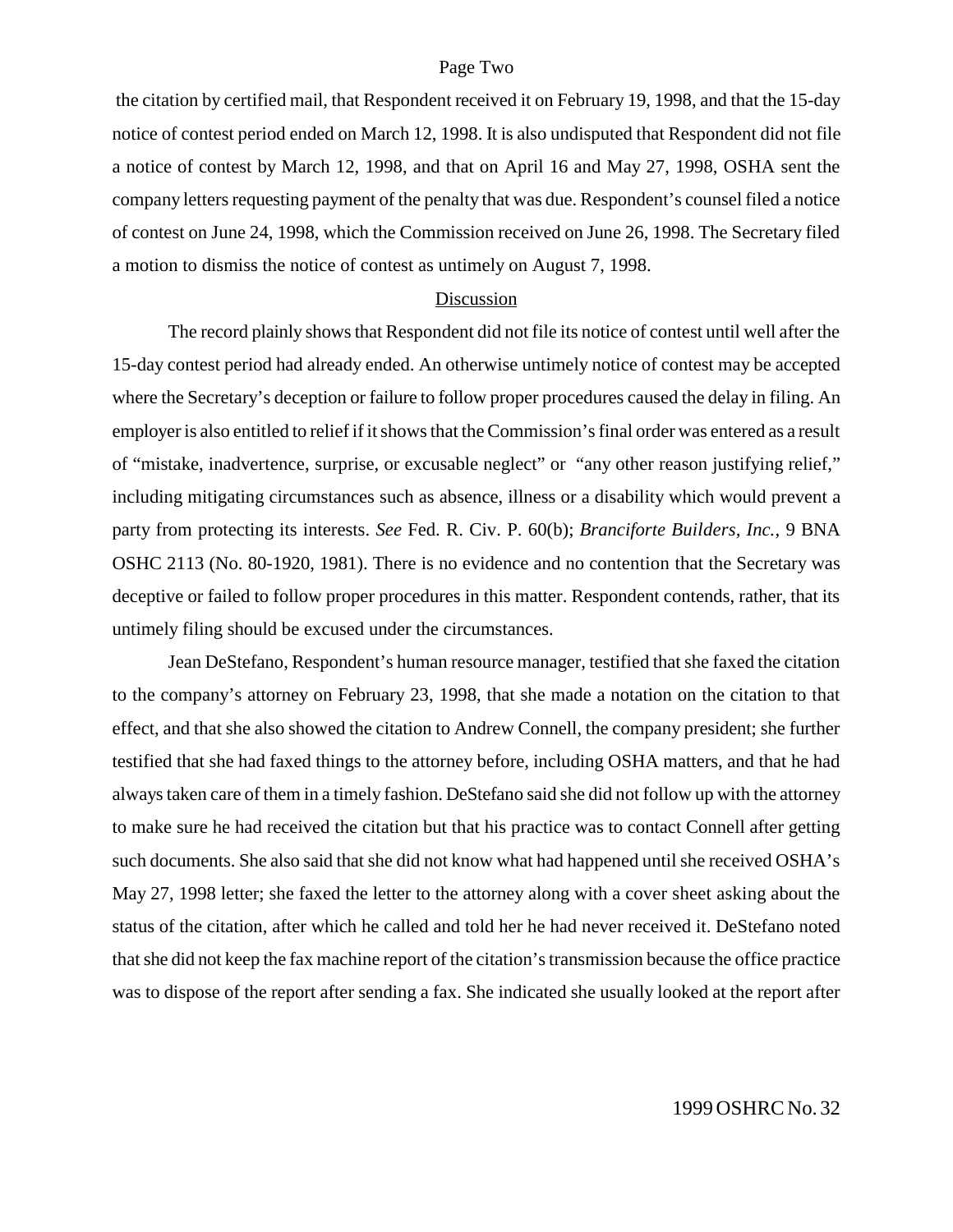### Page Three

 sending a fax to make sure it had gone through, and it was her belief she had done so on February 23, 1998; however, she could not recall actually looking at the report. (Tr. 16-28; R-1-2).

Andrew Connell testified that OSHA had cited the company once before and that his attorney had taken care of the matter in a timely manner; he further testified that DeStefano showed him the citation and told him she had sent it to the attorney, after which he assumed it was being taken care of. Connell said he normally would have called the attorney to check up on this sort of matter but that he had been very busy at the time and it had "sort of slipped through the cracks." He also said he first became aware there was a problem when he saw the May 27, 1998 letter (Tr. 29-36).

The citation issued to Respondent, and the cover letter accompanying it, explain the 15-day contest period. The cover letter states, in the first paragraph on page 1, as follows:

You must abate the violations referred to in this Citation by the dates listed and pay the penalties proposed, unless within 15 working days ... from your receipt of this Citation and Notification of Penalty you mail a notice of contest to the U.S. Department of Labor Area Office at the address shown above. Please refer to the enclosed booklet (OSHA 3000) which outlines your rights and responsibilities and which should be read in conjunction with this form.

The cover letter also states, on page 2, as follows:

**Right to Contest** - You have the right to contest this Citation and Notification of Penalty. You may contest all citation items or only individual items. You may also contest proposed penalties and/or abatement dates without contesting the underlying violations. **Unless you inform the Area Director in writing that you intend to contest the citation(s) and/or proposed penalty(ies) within 15 working days after receipt, the citation(s) and the proposed penalty(ies) will become a final order of the Occupational Safety and Health Review Commission and may not be reviewed by any court or agency.**

The Commission has held that the OSHA citation "plainly state(s) the requirement to file a notice of contest within the prescribed time period." *Roy Kay, Inc.*, 13 BNA OSHC 2021, 2022 (No. 88-1748, 1989). The Commission has also held that a business must have orderly procedures for the handling of important documents and that Rule 60(b), noted *supra*, cannot be invoked "to give relief to a party who has chosen a course of action which in retrospect appears unfortunate or where error or miscalculation is traceable really to a lack of care." *Louisiana-Pacific Corp.*, 13 BNA OSHC 2020, 2021 (No. 86-1266, 1989); *Roy Kay, Inc.*, 13 BNA OSHC 2021, 2022 (No. 88-1748, 1989).